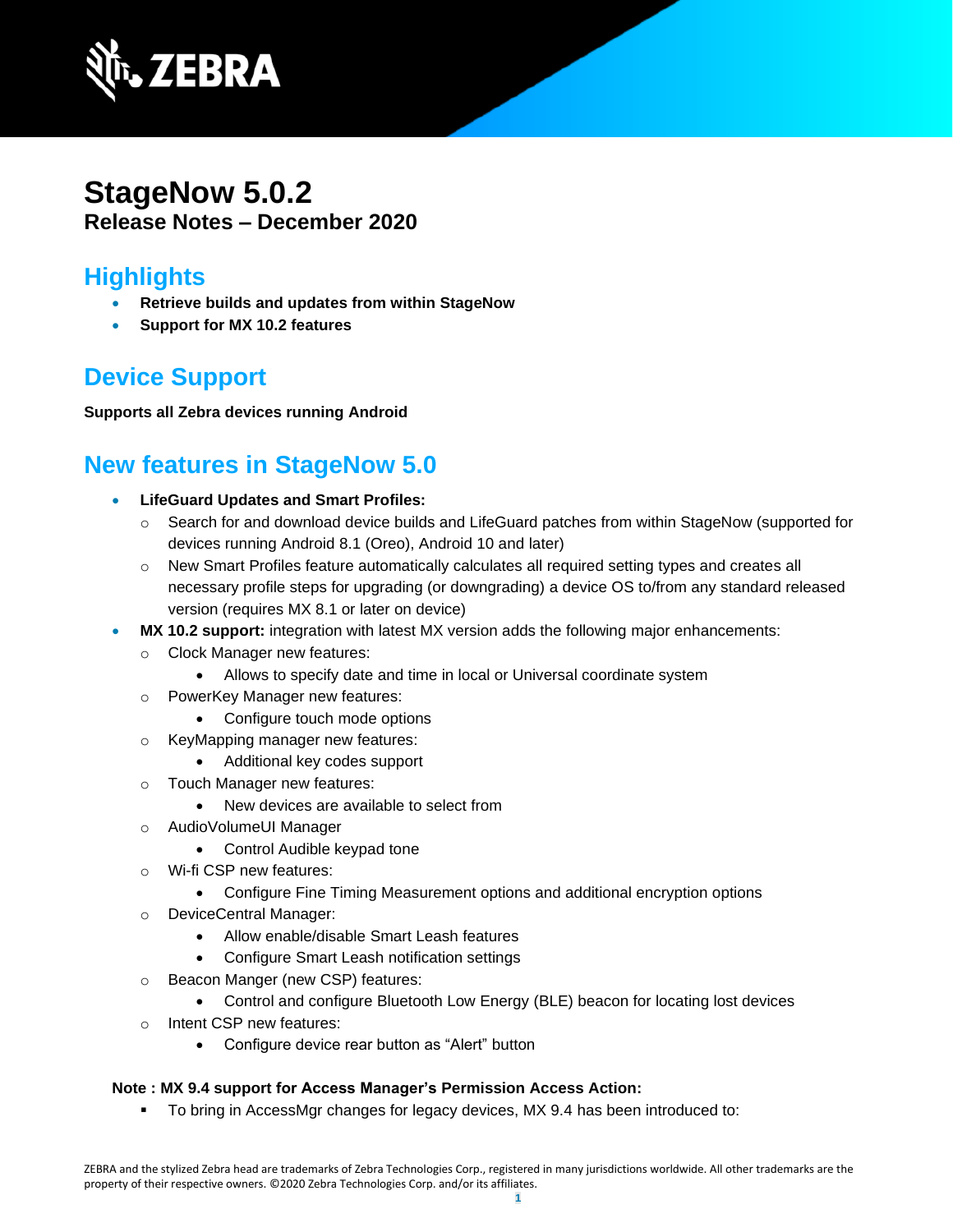

Allow EMM admins to auto-grant permissions to any application while preventing the permissions pop-up to appear on device. Administrators can designate:

- An entire CSP as Protected
- A specific Function Group as Protected
- StageNow MX 9.4 features work only on devices running with MX 9.4; it is not backward compatible with MX 9.3 or 9.2. MX 9.4 is backward-compatible only with MX 9.1 and previous MX versions
- **Trusted Barcode Staging is not supported with MX 9.4**
- **MX 9.4 Feature set is equivalent to MX 9.1 features with enhanced AccessMgr changes only**

#### **Resolved Issues**

- Intent Manager setting does not show input textbox after selecting Json String option issue was seen and fixed in MX 10.2
- Power Key Manager setting seen empty while creating profile in MX 10.2 has been fixed
- Profile copy and edit related issue has been fixed, editing copied profile no more impacts the original profile
- Profile corruption issue has been fixed, editing profile with settings and wizards no longer corrupt the profile on further edit
- Enhancement to smart profiles has been included to list additional A10 devices and builds related to upgrade issues
- Editing of Profiles created using StageNow wizards has been fixed (Issue was seen only in StageNow 4.3 version)
- Dynamic Profile accepts '&' character in Input .csv file while generating barcodes dynamically
- StageNow can now be used on workstations with users other than the "Admin" Note: The Trusted Staging feature is not available for non-admin users
- Intent manager (in MX) now supports EMM enrollment using Google's CloudDPC client

### **Usage Notes**

The following versions of StageNow can be upgraded to StageNow v5.0.2:

- 1. StageNow v5.0.1
- 2. StageNow v4.3
- 3. StageNow v4.2

# **Known Issues**

- A10 smart profile updates will not work if already downloaded using Stagenow v5.0.1 once upgraded to v5.0.2. TO REMEDY: Delete the respective older xml files for those builds from \AppData\Roaming\StageNow\AST\FTP\SETTINGS location and create a fresh Lifeguard profile
- Zero Touch profiles will not work if already created in previous versions of StageNow after upgrade to 5.0.2 TO REMEDY: create a fresh Zero Touch profile using upgraded version 5.0.2
- StageNow device client does NOT support secondary users when using Android multi-user mode
- StageNow does NOT support Android split-screen mode
- DataWedgeMgr in StageNow tool with MX 9.4 is not compatible with devices running with MX 9.4
- Screen flickering before an Enterprise Reset has been observed on Android Oreo devices when the reset is performed using a StageNow barcode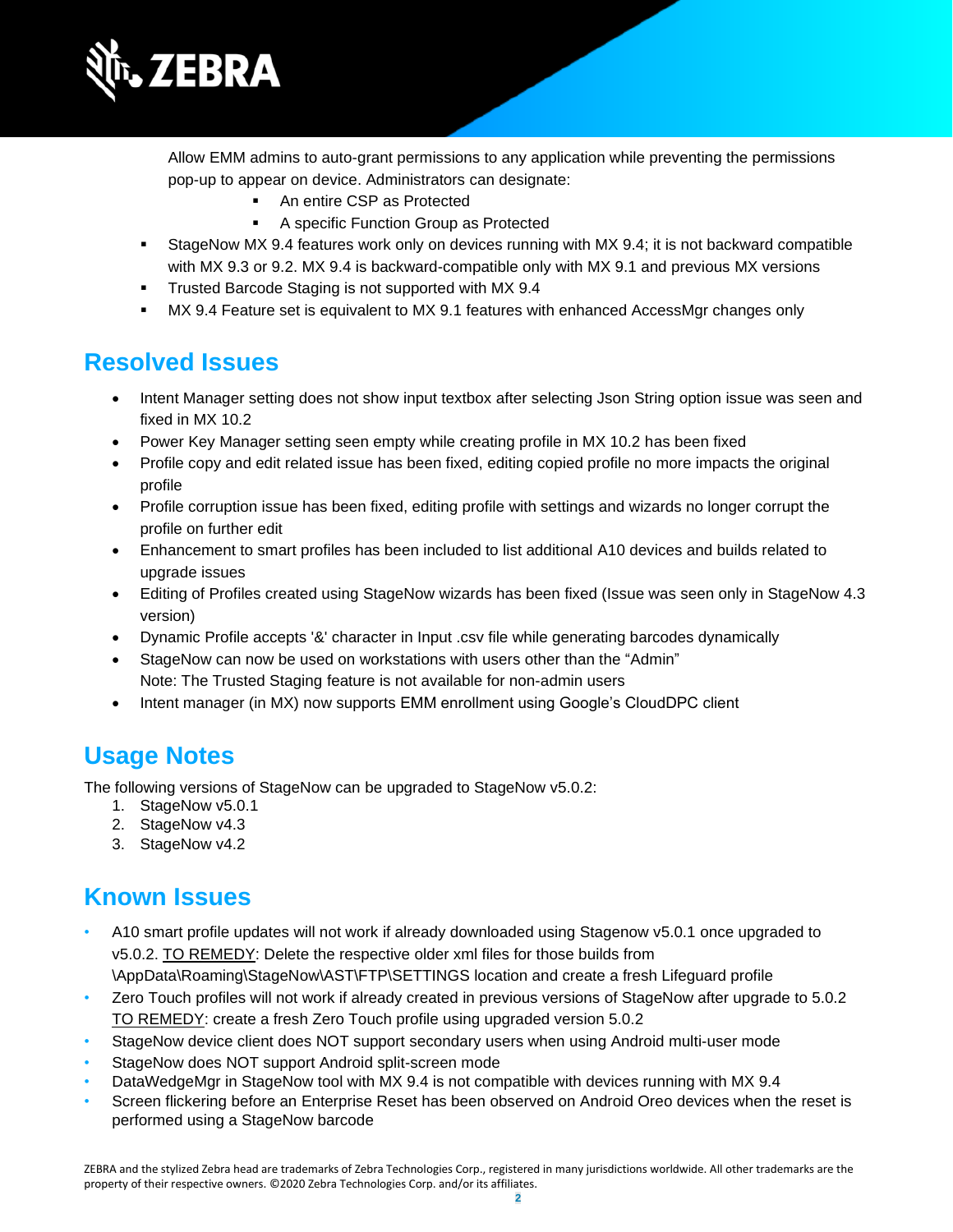

- Dynamic Staging functionality is available only to the Staging Administrator; Dynamic Staging profiles published to the Staging Operator might not work as expected
- Device reboot is sometimes executed before applying configuration settings if the reboot setting is placed in the deployment section of a Profile. TO REMEDY: Do not add reboot settings using the assisted Wizard, use Xpert mode to construct the same use-case scenario with the reboot setting or use Xpert mode to reboot the device.
- .bin files generated from a Staging profile sometimes do not work on the device. TO REMEDY: Generate new .bin file from same profile
- Wi-Fi Hotspot staging feature is NOT supported on workstations running Windows 10
- If StageNow does not run on some Windows instances, make sure to "Run as Administrator"
- Check for updates on startup (AWS/auto tool Updates) has been stopped from this release onwards; use the latest StageNow tool from Zebra support portal.
- CSP Library:
	- $\circ$  Can be used for importing plug-in CSPs with their features displayed alongside other of all MX versions
	- o Error sometimes occur when deleting an .apk file imported to the CSP Library as a plug-in CSP. TO REMEDY: Export all profiles, delete the StageNow DB and re-import all profiles. (StageNow DB is found at the %APPDATA% location)

### **Important Link[s](http://techdocs.zebra.com/stagenow/)**

[StageNow Installation and Setup](http://techdocs.zebra.com/stagenow/latest/installing/)

#### Note:

- o For Chinese-language version, download an Adobe Acrobat reader that supports the desired language variant and generate the staging barcodes from a Staging Profile.
- $\circ$  StageNow upgrade/migration is supported from the last two release versions to the present.

The StageNow release consists of the following deliverables:

| <b>Deliverable</b>          | <b>Description</b>          |
|-----------------------------|-----------------------------|
| staging_solution_signed.exe | StageNow installer          |
| StagingInstallGuide.pdf     | StageNow installation guide |

#### See [all supported devices](http://techdocs.zebra.com/stagenow/)

Note: The MX features supported on a particular device depend on the installed version of Android, MX and OSX. To determine supported features, use the drop-downs in the [MX Feature Matrix](http://techdocs.zebra.com/mx/compatibility/) SmartDocs bar.